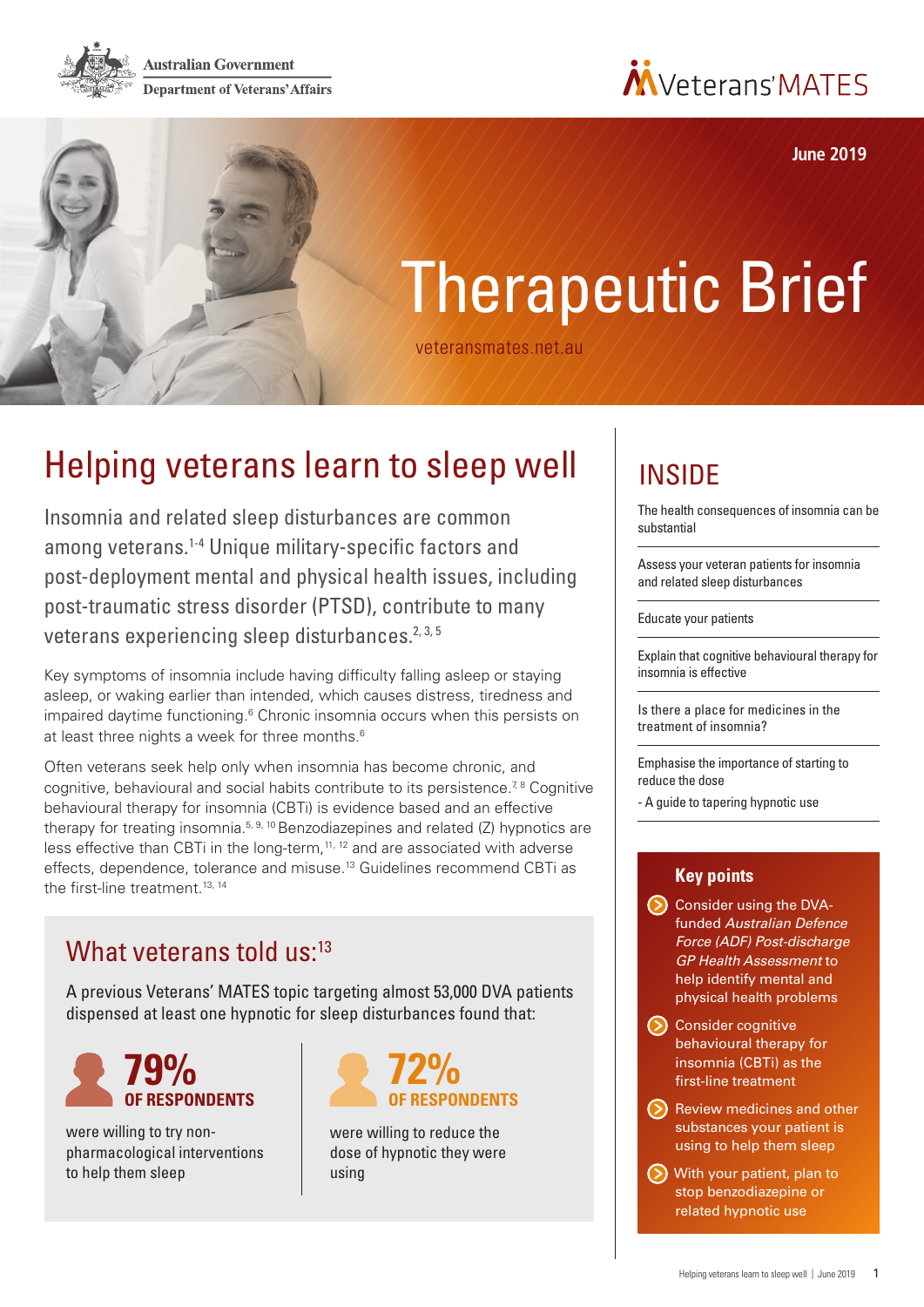# <span id="page-1-0"></span>The health consequences of insomnia can be substantial

Insomnia affects cognitive, occupational, emotional, social and physical health.<sup>6, 7</sup> It can reduce a veteran's ability to cope with daily stressors and health-related issues, and to fully reintegrate into civilian life after deployment.16

Chronic insomnia is associated with:

- a two-fold risk of developing depression<sup>17, 18</sup>
- $\bullet$  a three-fold risk of developing anxiety<sup>19</sup> and hypertension<sup>20</sup>
- an increased risk of developing cardiometabolic diseases, including obesity, diabetes, stroke and coronary heart disease.<sup>21</sup>

# $\odot$  Assess your veteran patients for insomnia and related sleep disturbances

#### About veterans and sleep

- Sleep disturbances experienced by veterans can include insomnia, hypersomnia, circadian rhythm sleep disorders or poor sleep quality due to sleep apnoea, restless legs syndrome or nightmares.<sup>3, 4</sup>
- Insomnia can be complex in veterans; it is often a symptom of other disorders including depression, anxiety, PTSD, substance misuse,

When assessing for insomnia or other sleep disturbances, consider sleep history, typical sleep patterns, and medical, substance and mental health history.<sup>8, 22</sup> In particular, ask your patient if they have nightmares or avoid sleep for fear of having nightmares. If they do, ask them if they have experienced any recent or past stressful or traumatic situations (see symptom clusters of PTSD). 5, 30

Review medicines, those prescribed and purchased over-the-counter, and other substances taken that may disturb sleep, including alcohol, caffeine, beta blockers, diuretics, selective serotonin reuptake

A useful tool to help identify mental or physical health problems, including insomnia or PTSD in former serving members of either the permanent or reserve forces is the DVA-funded *ADF Postdischarge GP Health Assessment*. It is available once per lifetime and is funded under health assessment items 701, 703, 705 and 707 on the Medicare Benefits Schedule.<sup>32</sup> It can be accessed from some GP practice software packages or from the DVA *At Ease* professional portal at: [https://at-ease.dva.gov.au/](https://at-ease.dva.gov.au/professionals/assessment-and-treatment/adf-post-discharge-gp-health-assessment) [professionals/assessment-and](https://at-ease.dva.gov.au/professionals/assessment-and-treatment/adf-post-discharge-gp-health-assessment)[treatment/adf-post-discharge-gp](https://at-ease.dva.gov.au/professionals/assessment-and-treatment/adf-post-discharge-gp-health-assessment)[health-assessment](https://at-ease.dva.gov.au/professionals/assessment-and-treatment/adf-post-discharge-gp-health-assessment)

or somatic disorders, such as pain, nocturia or dyspnoea.2, 14, 22-25

• Sleep disturbances are highly prevalent in veterans who have PTSD with many reporting insomnia, nightmares, sleep avoidance, sleep terrors, fragmented sleep or hypervigilance.<sup>3, 26-28</sup>

inhibitors (SSRIs) and selective and noradrenaline reuptake inhibitors.13, 31

Ask your patient to keep a sleep diary. For some patients, a sleep diary can show that they get more sleep than they think which can help relieve some of their anxiety about not sleeping.<sup>7</sup> Download a sleep diary at: [http://yoursleep.aasmnet.](http://yoursleep.aasmnet.org/pdf/sleepdiary.pdf) [org/pdf/sleepdiary.pdf](http://yoursleep.aasmnet.org/pdf/sleepdiary.pdf)

Consider referring your patient to a health professional who specialises in sleep if there is suspicion of sleep apnoea or other sleep disorders, the diagnosis is unclear, for advice about treatment, or if your patient has a long history of

• Some veterans with underlying mental health issues may be hesitant to seek treatment.<sup>1, 22, 29</sup>

• Insomnia and comorbid disorders have a bidirectional relationship, with each influencing the other and needing specific clinical attention and treatment<sup>7</sup>

sleep difficulties or fails to respond to therapy.<sup>14</sup>

For veterans with PTSD, consider early referral to a health professional trained in trauma-focused psychological interventions for treatment.<sup>22</sup>

DVA funds treatment for any mental health condition, including insomnia and PTSD, without the need for the condition to be accepted as related to service. Further information on eligibility for this Non-Liability Health Care is available on the DVA website at: [www.dva.gov.au/health-and-wellbeing/](http://www.dva.gov.au/health-and-wellbeing/mental-health/non-liability-health-care) [mental-health/non-liability-health-care](http://www.dva.gov.au/health-and-wellbeing/mental-health/non-liability-health-care)

#### Symptom clusters of post-traumatic stress disorder

Veterans with PTSD may present differently, but they have at least one symptom from each of the following clusters:22

- **–** The traumatic event/s is reexperienced through distressing memories, dreams or nightmares.<sup>22, 28</sup>
- **–** The veteran avoids reminders of the trauma, including thoughts, feelings, people, places and activities.<sup>22, 28</sup>
- **–** Negative moods and thoughts persist. The veteran may blame themselves or others with regard to the trauma, they may have diminished interest in activities,

or feel numb or detached from others.22, 28

**–** Veterans may experience hyperarousal, including irritable or self-destructive behaviour, hypervigilance, exaggerated startle response, anger, insomnia or an inability to concentrate.<sup>22, 28</sup>

For detailed information about PTSD and treatment options, refer to the 'Australian guidelines for the treatment of acute stress disorder & posttraumatic stress disorder' at: [www.phoenixaustralia.org/](http://www.phoenixaustralia.org/resources/ptsd-guidelines/ ) [resources/ptsd-guidelines/](http://www.phoenixaustralia.org/resources/ptsd-guidelines/ )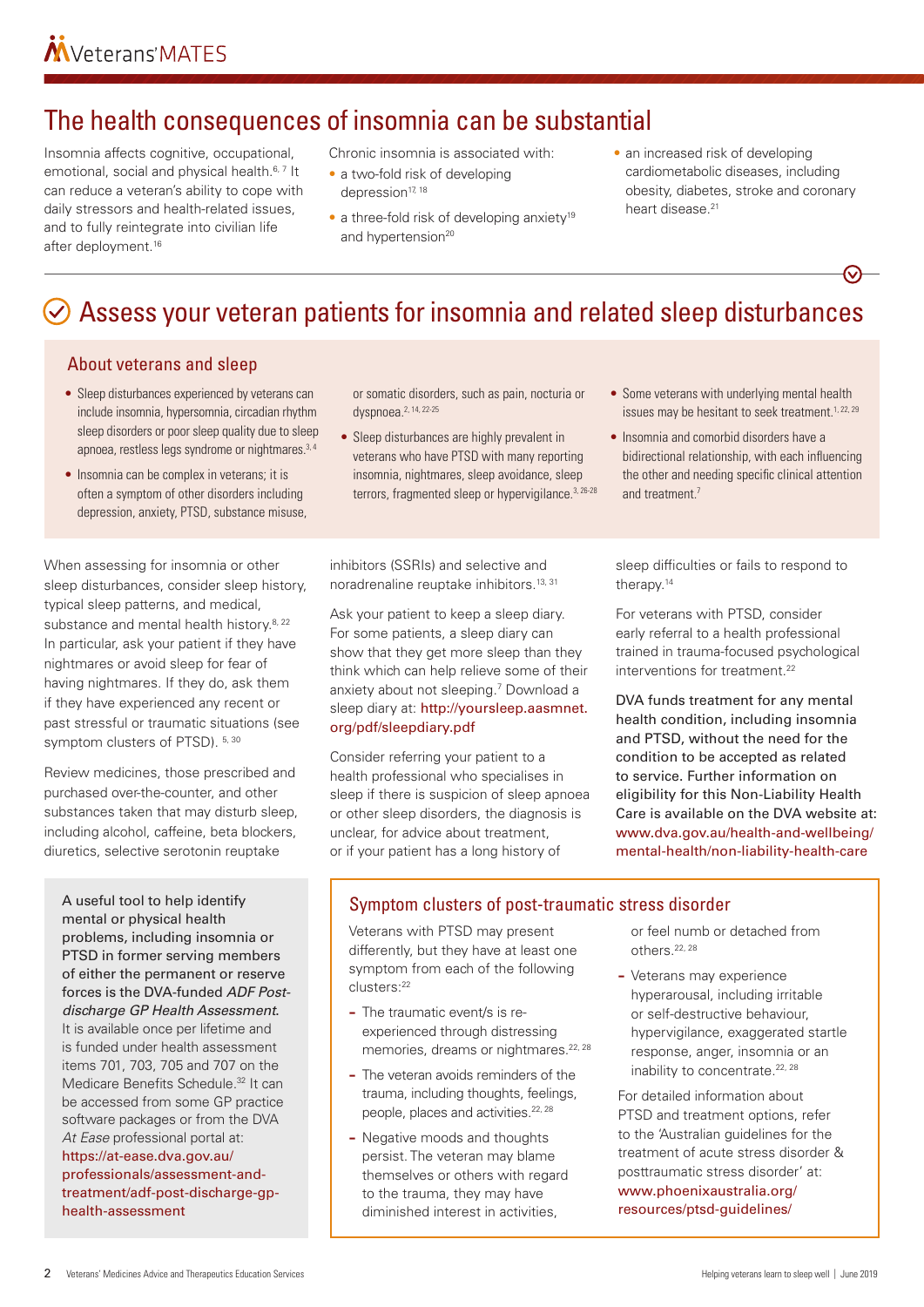# <span id="page-2-0"></span> $\odot$  Educate your patients

#### About sleep

- The need for sleep varies from person to person. but the average amount of sleep for an adult is seven to nine hours<sup>33</sup>
- It is normal to wake briefly several times a night.<sup>34</sup>

Many people over-estimate their sleep disruption and under-estimate their actual sleep time.7 Explain to your patient that it is possible to wake up from light sleep at the end of a sleep cycle and not realise they have slept at all.34

• With increasing age, the need for sleep lessens and sleep patterns change to include waking up more often and staying awake for longer periods.<sup>34</sup>

Reassure your patient that brief awakenings during the night will not necessarily affect how they feel or function the following day.35 Ask them how they function during the day.<sup>36</sup>

Naps taken during the day, especially if longer than 30 minutes, can reduce • For people with insomnia, these normal awakenings can cause anxiety about being awake and not being able to get back to sleep.<sup>34</sup>

the amount of sleep needed during the night.34 Ask about daytime naps, and include this time when calculating your patient's total sleep time.<sup>31</sup>

Refer your patients to *Resources for veterans* in the insert to access advice and tips for improving sleep.

# $\odot$  Explain that cognitive behavioural therapy for insomnia is effective

#### About cognitive behavioural therapy for insomnia

- The core components include educational, cognitive and behavioural interventions that aim to change unhelpful thoughts, habits and beliefs about sleep (see core components of CBTi).<sup>8</sup>
- In-person and internet-based CBTi are more effective than pharmacotherapy in the longterm, without the side effects associated with pharmacotherapy.<sup>12, 37, 38</sup>

Most psychologists trained in cognitive behavioural therapy can deliver CBTi. See the insert to find a psychologist in your area.

If your patient is undertaking in-person CBTi, inform them that typically four to eight sessions are needed over four to eight weeks.7, 38 Consider the *CBTi Coach* app which is designed to be used in conjunction with face-to-face therapy. See insert for further details.

If your patient is undertaking internetbased CBTi, support them during therapy by maintaining contact to monitor their progress and to encourage completion of treatment.39 See the insert to find an internet-based CBTi program.

If in-person CBTi is unavailable in your area, or your patient is not comfortable with or has no access to internet-based CBTi, or if it suits your patient better, consider offering Brief Behavioural Therapy for Insomnia. Brief Behavioural Therapy for

- Improvements in sleep are sustained and may even increase after treatment.<sup>37</sup>
- Quality of sleep may be better than with pharmacotherapy.12

Insomnia, which includes stimulus control, sleep restriction and sleep hygiene can be delivered by a GP or a practice nurse.<sup>40, 41</sup> It requires no specialist training and is usually delivered over four consecutive weeks.<sup>41</sup> Further information can be accessed from the Royal Australian College of General Practitioners' website at: [www.racgp.org.](https://www.racgp.org.au/clinical-resources/clinical-guidelines/handi/handi-interventions/mental-health/brief-behavioural-therapy-insomnia-in-adults) [au/clinical-resources/clinical-guidelines/](https://www.racgp.org.au/clinical-resources/clinical-guidelines/handi/handi-interventions/mental-health/brief-behavioural-therapy-insomnia-in-adults) [handi/handi-interventions/mental](https://www.racgp.org.au/clinical-resources/clinical-guidelines/handi/handi-interventions/mental-health/brief-behavioural-therapy-insomnia-in-adults)[health/brief-behavioural-therapy](https://www.racgp.org.au/clinical-resources/clinical-guidelines/handi/handi-interventions/mental-health/brief-behavioural-therapy-insomnia-in-adults)[insomnia-in-adults](https://www.racgp.org.au/clinical-resources/clinical-guidelines/handi/handi-interventions/mental-health/brief-behavioural-therapy-insomnia-in-adults)

#### **Core components of cognitive behavioural therapy for insomnia**

| Stimulus control          | Aims to build and strengthen the association between the bedroom environment and sleep by avoiding activities<br>not related to sleep in the bedroom, and by excluding sleep from living areas. <sup>7</sup>                            |  |
|---------------------------|-----------------------------------------------------------------------------------------------------------------------------------------------------------------------------------------------------------------------------------------|--|
| Sleep restriction         | Aims to induce natural sleepiness and give a sense that the bedroom is a safe place to sleep by limiting the time<br>spent in bed to actual sleep time. <sup>7, 40</sup>                                                                |  |
| <b>Relaxation therapy</b> | Promotes muscle relaxation and quietens a 'chattering' mind by using breathing, self-hypnosis, mindfulness and<br>meditation techniques and visual imagery. <sup>7,39</sup>                                                             |  |
| Cognitive therapy         | Aims to identify unhelpful beliefs, thoughts and behaviours about sleep, introduce thoughts and beliefs that<br>promote sleep, and reduce tension and worries through a range of behavioural interventions. <sup>7</sup>                |  |
| Sleep hygiene education   | Emphasises environmental factors and habits that promote sound sleep, including exercise, but not immediately<br>before bedtime, avoiding caffeine and alcohol and not napping or using electronic devices before bedtime. <sup>7</sup> |  |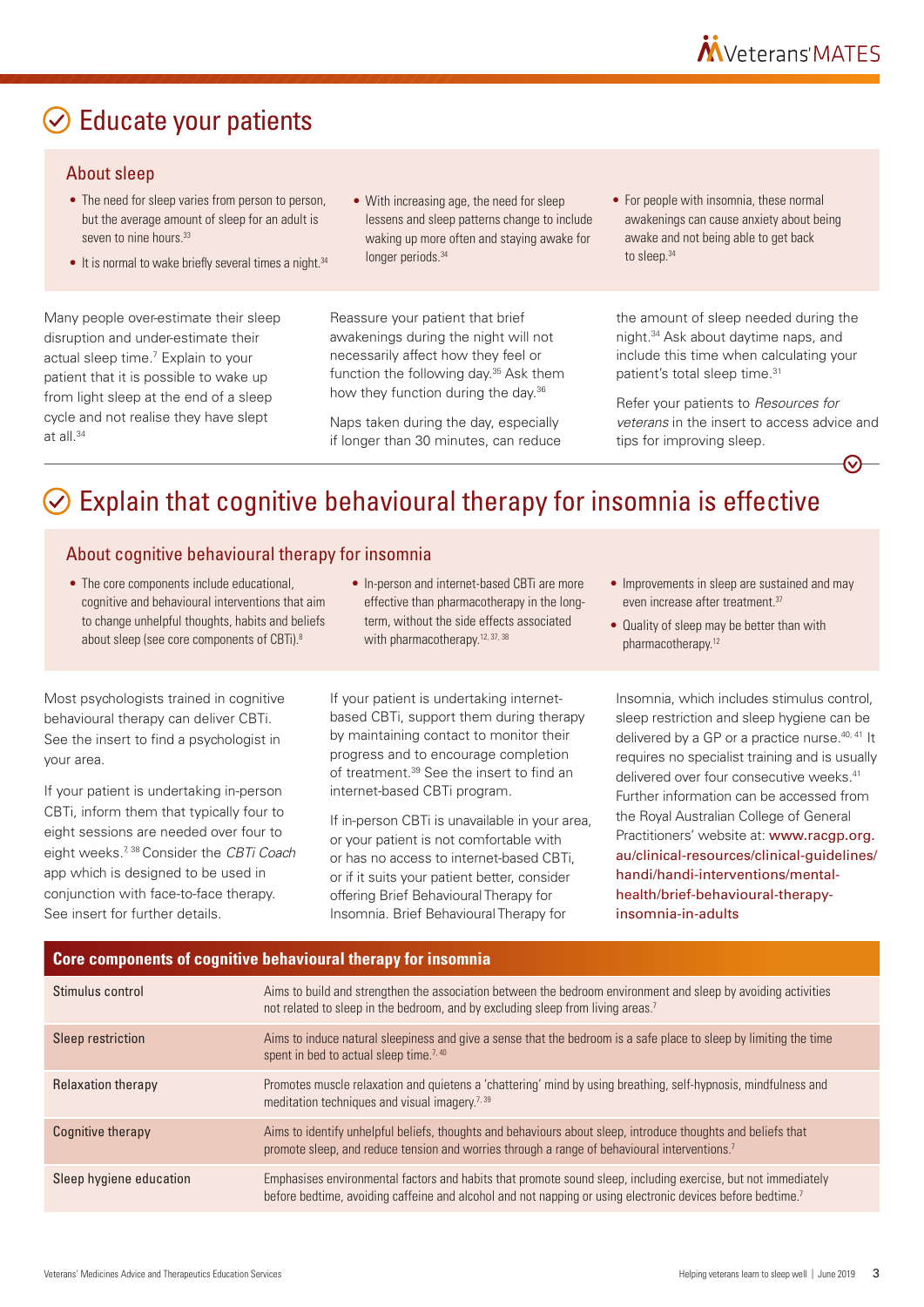# <span id="page-3-0"></span> $\odot$  Is there a place for medicines in the treatment of insomnia?

While CBTi is the most effective intervention for insomnia, it may not suit all veterans across all circumstances.<sup>8</sup>

#### Short-term or intermittent

pharmacotherapy may be required for some people, especially at the start of treatment and in conjunction with cognitive behavioural therapies, for patients unable or unwilling to pursue cognitive behavioural therapies or for patients whose insomnia is severe or resistant.8, 36

If pharmacotherapy is required, be clear that it will be a time-limited component of a broader treatment plan and not a sole treatment.<sup>8, 13, 31</sup> Use for the shortest possible time at the lowest effective dose, monitor for adverse effects, check your patient's response and assess the need for its ongoing use at each visit.<sup>36</sup> Be aware that your patient may have been started on a hypnotic while in hospital.

It is uncertain how newly marketed medicines for sleep compare with older hypnotics. But like older hypnotics, new medicines should only be used for a short period of time and not as a sole treatment.13 If starting a newly marketed medicine for sleep, monitor for long-term adverse effects, dependence or misuse potential as these are unknown.13

Some veterans have complex physical or mental comorbidities, such as PTSD, domestic violence, gambling, and alcohol or substance use disorders.<sup>22</sup> Management of these patients can be extremely complex and may need referral for specific treatment.<sup>22</sup>

# $\heartsuit$  Emphasise the importance of starting to reduce the dose

#### About the harms of benzodiazepine use in Australia

- For every 17 DVA patients aged 80 years and over who start a benzodiazepine and an SSRI together, there will be one extra hip fracture a year.<sup>42</sup>
- For every 32 DVA patients aged 80 years and over who add a benzodiazepine to a current SSRI, there

Explain that the benefits of reducing the dose are worthwhile.36

With your patient, discuss and agree to trial a dose reduction. Explain that the dose will be reduced slowly to minimise withdrawal symptoms.<sup>36</sup>

will be one extra hip fracture a year.<sup>42</sup>

• Almost 37% of unintentional and suicidal drugrelated deaths in 2016 involved the misuse of benzodiazepines alone or in combination with other drugs, including opioids and alcohol.<sup>43</sup>

Acknowledge that reducing the dose can be stressful for some people and might take some time, especially if hypnotics have been used long-term or at high doses.<sup>36</sup>

Explain that undertaking psychological interventions including CBTi.<sup>45</sup> and

• Benzodiazepines and alcohol, when used together, are associated with an almost eight-fold increased risk of having an accident while driving or using machinery.<sup>44</sup>

relaxation techniques,<sup>36</sup> and involving  $f$ amily<sup>22</sup> can help make the process easier.

For extra support and information about tapering any hypnotic, refer to the insert *Resources for helping veterans learn to sleep well.*

### A quide to tapering hypnotic use<sup>36</sup>

| <b>Duration of use</b>    | <b>Duration of tapering</b>                                     | <b>Comments</b>                                                                                                                                                                                                                                                                                                                                                                                                                                                                                                                                                                                                    |
|---------------------------|-----------------------------------------------------------------|--------------------------------------------------------------------------------------------------------------------------------------------------------------------------------------------------------------------------------------------------------------------------------------------------------------------------------------------------------------------------------------------------------------------------------------------------------------------------------------------------------------------------------------------------------------------------------------------------------------------|
| Less than 6<br>to 8 weeks | Tapering may not be<br>needed depending on<br>patient stability | - Consider tapering if your patient is using a high dose or the hypnotic has a short or<br>intermediate half-life.                                                                                                                                                                                                                                                                                                                                                                                                                                                                                                 |
| 8 weeks to<br>6 months    | <b>Taper over</b><br>2 to 3 weeks                               | - Base the tapering rate on the medicine used, duration of use, dose, possible<br>withdrawal symptoms, underlying issues and patient-specific factors.<br>- Taper the dose slowly with a pause between each dose reduction to allow withdrawal<br>symptoms to resolve. Withdrawal symptoms may include anxiety, dysphoria, agitation,<br>sweating, hypertension, rebound insomnia, nightmares or vivid dreams. Seizures are rare.<br>- Tapering may not eliminate all withdrawal symptoms completely.<br>- Go slower during the latter half of tapering.<br>- Advise your patient to avoid alcohol and stimulants. |
| 6 months to<br>1 year     | Taper over<br>4 to 8 weeks                                      |                                                                                                                                                                                                                                                                                                                                                                                                                                                                                                                                                                                                                    |
| More than<br>1 year       | Taper over<br>2 to 4 months                                     |                                                                                                                                                                                                                                                                                                                                                                                                                                                                                                                                                                                                                    |

For further information about withdrawal symptoms and guidance to tapering schedules for benzodiazepines and other hypnotics, refer to 'Prescribing Drugs of Dependence in General Practice, Part B, Benzodiazepines' at: [www.racgp.org.au/download/Documents/Guidelines/Addictive-drugs/Addictive-drugs-guide-B.pdf](http://www.racgp.org.au/download/Documents/Guidelines/Addictive-drugs/Addictive-drugs-guide-B.pdf)

Full reference list available at: [www.veteransmates.net.au](http://www.veteransmates.net.au/)



MVeterans'MATES

Provided by: University of South Australia | Quality Use of Medicines and Pharmacy Research Centre In association with: Discipline of General Practice, The University of Adelaide School of Public Health, The University of Adelaide NPS MedicineWise | Australian Medicines Handbook | Drug and Therapeutics Information Service

Images in Veterans' MATES publications are stock images from photo library sources. They do not picture Department of Veterans' Affairs staff, clients or constituents, or imply that the individuals pictured have the medical conditions discussed in Veterans' MATES articles.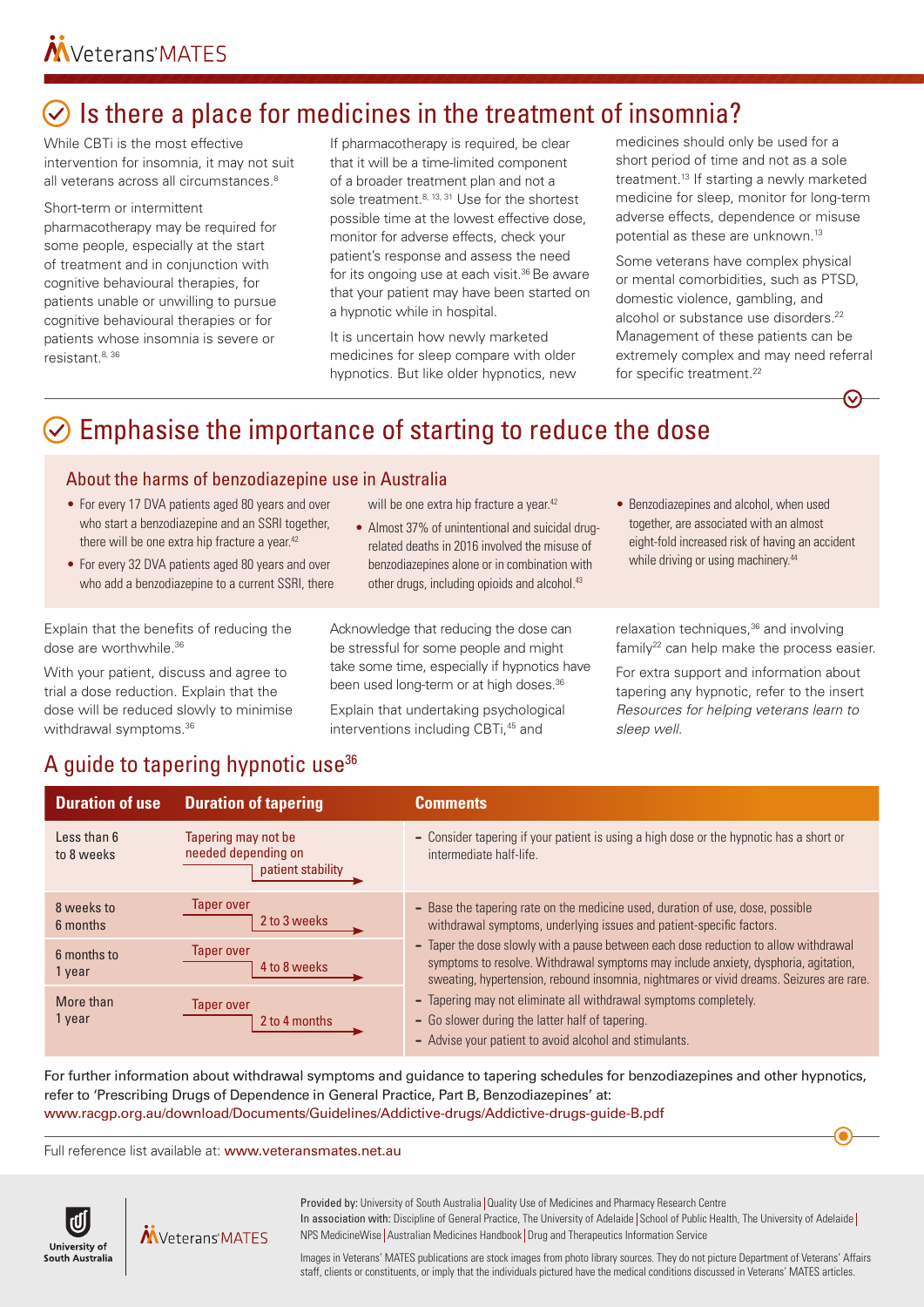

# Resources for helping veterans learn to sleep well

#### **Resources for health professionals**

Cognitive behavioural therapy for insomnia (CBTi)

- To access a psychologist in your area at *Australian Psychological Society*, go to: [www.psychology.org.au/Find-a-Psychologist](http://www.psychology.org.au/Find-a-Psychologist) or at *Healthdirect*, go to: [www.healthdirect.gov.au/psychologists-and-psychology](http://www.healthdirect.gov.au/psychologists-and-psychology)
- Most psychologists trained in cognitive behavioural therapy can deliver CBTi.
- To access online CBTi at *SleepHub* go to: <http://sleephub.com.au/cognitive-behavioural-therapy-for-insomnia/>

#### Veteran-specific resources

- To access the Veteran Health Check, go to: [www.dva.gov.au/health-and-treatment/work-and-social-life-programs/help-plan](https://www.dva.gov.au/health-and-treatment/work-and-social-life-programs/help-plan-your-care/veterans-health-check)[your-care/veterans-health-check](https://www.dva.gov.au/health-and-treatment/work-and-social-life-programs/help-plan-your-care/veterans-health-check)
- To contact Open Arms Veterans & Families Counselling, contact them 24/7 on 1800 011 046 or go to the DVA website at: <https://www.openarms.gov.au/>
- Information, assessment and online resources are available at the DVA *At Ease* Professional website at: <https://at-ease.dva.gov.au/professionals/assessment-and-treatment/other-common-complaints>
- To find a mental health provider, other specialist referrals or a group program, go to the Open Arms Veterans and Families Counselling referral website at: [www.openarms.gov.au/health-professionals/referral-options](https://www.openarms.gov.au/health-professionals/referral-options)
- The *Centenary of Anzac Centre Practitioner Support Service* run by *Phoenix Australia* and funded by DVA is staffed with on-call psychologists, psychiatrists, a GP and a social worker. Practitioners and people working with veterans with mental and physical health issues, including complex PTSD or pain can contact the service for guidance and support by phoning 1800 838 777 or at: <http://anzaccentre.org.au/practitioner-support-service/>

#### General insomnia resources

- To access the 'RACGP handbook of non-drug interventions (HANDI)' go to: [www.racgp.org.au/clinical-resources/clinical](https://www.racgp.org.au/clinical-resources/clinical-guidelines/handi)[guidelines/handi](https://www.racgp.org.au/clinical-resources/clinical-guidelines/handi)
- To access the 'Insomnia Severity Index', a widely used questionnaire designed to assess the severity and impact of insomnia and to monitor treatment responses in adult patients,<sup>1</sup> go to: [www.ons.org/sites/default/files/InsomniaSeverityIndex\\_ISI.pdf](http://www.ons.org/sites/default/files/InsomniaSeverityIndex_ISI.pdf)
- *Australasian Sleep Association* is a sleep centre that specialises in the treatment of insomnia. A referral for your patient may be required to access the services available. To find a sleep service, go to: [https://sleep.org.au/Public/Resources/Sleep-](https://sleep.org.au/Public/Resources/Sleep-Directory/Public/Resource-Centre/Sleep-services.aspx?hkey=046a0d7d-338b-46c7-a94c-f65cbc950f17)[Directory/Public/Resource-Centre/Sleep-services.aspx?hkey=046a0d7d-338b-46c7-a94c-f65cbc950f17](https://sleep.org.au/Public/Resources/Sleep-Directory/Public/Resource-Centre/Sleep-services.aspx?hkey=046a0d7d-338b-46c7-a94c-f65cbc950f17)
- For specialist advice or management of complex patients or to find a psychiatrist in your area, go to: [www.yourhealthinmind.org/find-a-psychiatrist](http://www.yourhealthinmind.org/find-a-psychiatrist)
- 'Insomnia Management Kit for GPs' provides a general guide for health professionals in the management of patients with sleep problems and is provided by the Government of South Australia at: [www.sahealth.sa.gov.au/wps/wcm/connect/public+content/sa+health+internet/clinical+resources/clinical+programs+](https://www.sahealth.sa.gov.au/wps/wcm/connect/public+content/sa+health+internet/clinical+resources/clinical+programs+and+practice+guidelines/substance+misuse+and+dependence/sleep+problems+-+insomnia+management+kit) [and+practice+guidelines/substance+misuse+and+dependence/sleep+problems+-+insomnia+management+kit](https://www.sahealth.sa.gov.au/wps/wcm/connect/public+content/sa+health+internet/clinical+resources/clinical+programs+and+practice+guidelines/substance+misuse+and+dependence/sleep+problems+-+insomnia+management+kit)

#### For extra support when your patient is tapering and ceasing hypnotic use

- *Reconnexion* is an Australian not-for-profit organisation that offers programs and support for people with benzodiazepine dependence. Phone 1300 273 266 or go to: [www.reconnexion.org.au](http://www.reconnexion.org.au)
- 'Benzodiazepines. Information for GPs' was developed by the *Drug and Alcohol Services* in South Australia and provides practical information about how to taper and cease benzodiazepine use, available at: [www.sahealth.sa.gov.au/wps/wcm/connect/dbd6d500407749f193d6bb222b2948cf/Benzodiazepines+-+GPs+2017.pdf?MO](http://www.sahealth.sa.gov.au/wps/wcm/connect/dbd6d500407749f193d6bb222b2948cf/Benzodiazepines+-+GPs+2017.pdf?MOD=AJPERES&CACHEID=ROOTWORKSPACE-dbd6d500407749f193d6bb222b2948cf-m08aBgI) [D=AJPERES&CACHEID=ROOTWORKSPACE-dbd6d500407749f193d6bb222b2948cf-m08aBgI](http://www.sahealth.sa.gov.au/wps/wcm/connect/dbd6d500407749f193d6bb222b2948cf/Benzodiazepines+-+GPs+2017.pdf?MOD=AJPERES&CACHEID=ROOTWORKSPACE-dbd6d500407749f193d6bb222b2948cf-m08aBgI)
- *Drug and Alcohol Services* in South Australia is provided through the Alcohol and Drug Information Service (ADIS) and can be contacted by phoning 1300 13 1340.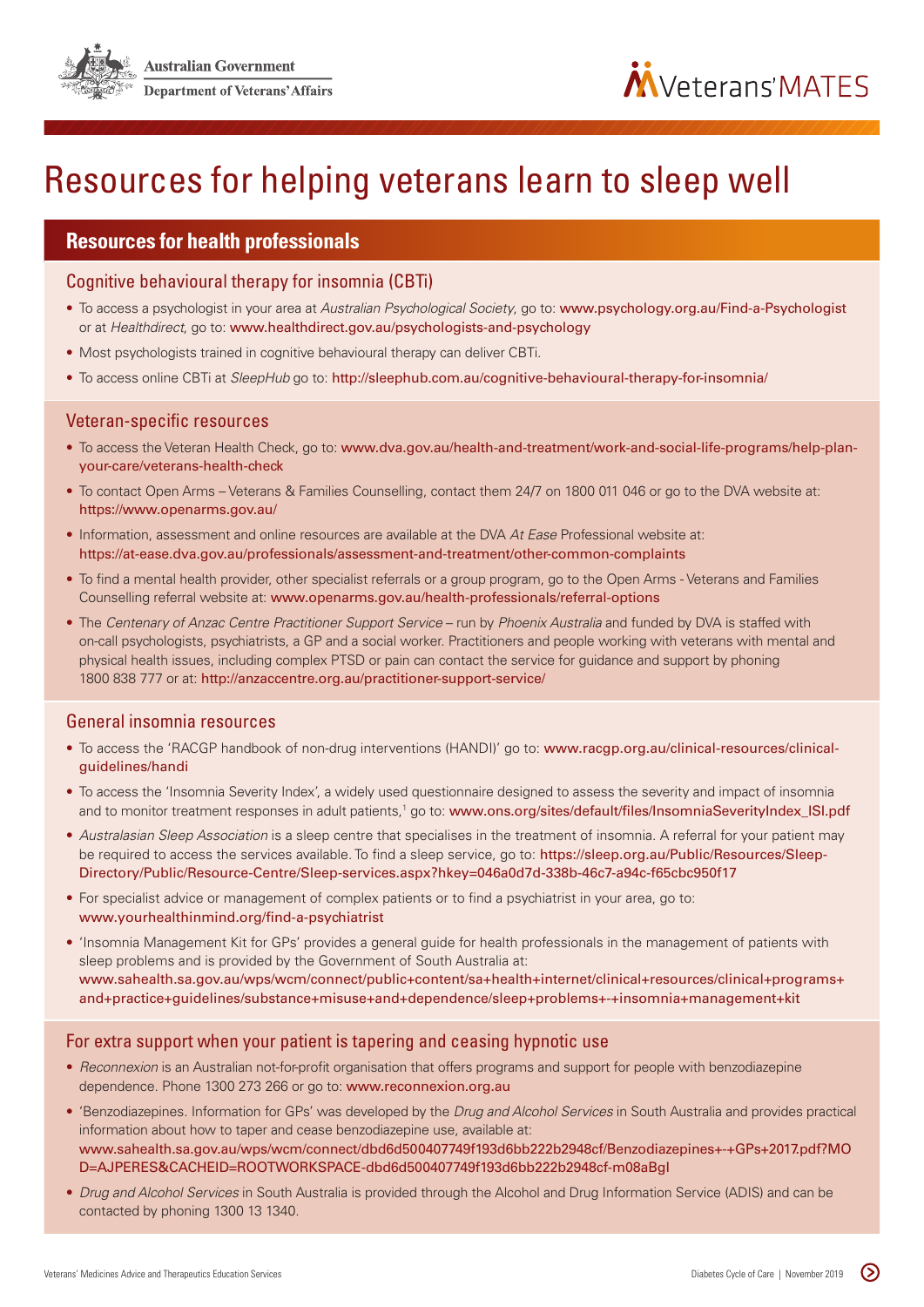#### **Resources for veterans**

#### Cognitive behavioural therapy for insomnia (CBTi)

- 'The Healthy Sleeping tool' provides advice and tips for improving sleep, and is available on the DVA *High Res* website at: https://at-ease.dva.gov.au/highres/#!/tools/healthy-sleeping
- *Open Arms Veterans and Families Counselling*
	- **–** veterans and their immediate family members may access free confidential mental health support services. Phone 1800 011 046 or go to: www.openarms.gov.au
	- **–** the webinar 'Sleep Disturbance Getting a good night's sleep' can be viewed at: https://www.youtube.com/watch?v=AKlSyfXTkxM&
	- **–** The 'Sleeping Better program' aims to assist DVA patients understand the sleep process and how to effectively manage sleep disturbances at: www.vvcs.gov.au/Services/GroupPrograms/sleeping-better.htm
- *Sleep Health Foundation* provides a range of factsheets about sleep and how to overcome sleep disturbances at: www.sleephealthfoundation.org.au

#### Apps that may be helpful

- *CBTi Coach* is a free smartphone app developed by the US Department of Veterans Affairs, designed to be used in conjunction with face-to-face therapy. It is available from iTunes on the App Store for iOS devices and from Google Play.
- The *High Res* App helps veterans and families manage daily stresses and transition to civilian life, available on the DVA *At Ease* website at: http://at-ease.dva.gov.au/veterans/resources/mobile-apps/high-res-app/

#### References

1. Morin C, Belleville G, Belanger L, Ivers H. The insomnia severity index: psychometric indicators to detect insomnia cases and evaluate treatment response. Sleep. 2011; 34(5): 601-608.